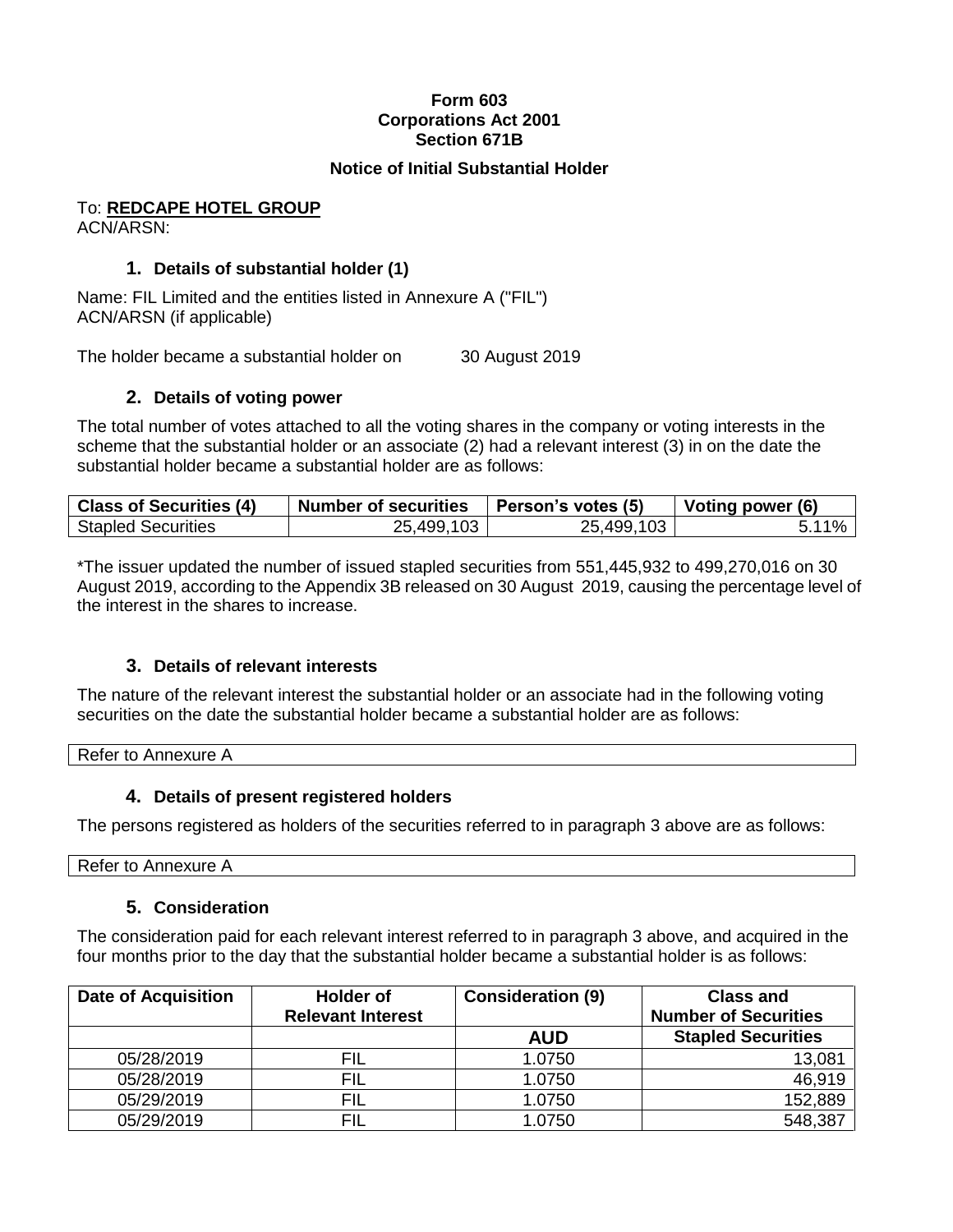| 05/30/2019 | <b>FIL</b> | 1.0834            | 19,443    |
|------------|------------|-------------------|-----------|
| 05/30/2019 | <b>FIL</b> | 1.0834            | 69,739    |
| 05/31/2019 | <b>FIL</b> | 1.0875            | 19,459    |
| 05/31/2019 | <b>FIL</b> | 1.0875            | 69,797    |
| 06/03/2019 | <b>FIL</b> | 1.0892            | 33,043    |
| 06/03/2019 | <b>FIL</b> | 1.0892            | 118,518   |
| 06/04/2019 | <b>FIL</b> | 1.0900            | 66,860    |
| 06/04/2019 | <b>FIL</b> | 1.0900            | 239,818   |
| 06/05/2019 | <b>FIL</b> | 1.0900            | 6,566     |
| 06/05/2019 | <b>FIL</b> | 1.0900            | 7,395     |
| 06/06/2019 | <b>FIL</b> | 1.0983            | 10,158    |
| 06/07/2019 | <b>FIL</b> | 1.1171            | 78,732    |
| 06/07/2019 | <b>FIL</b> | 1.1171            | 291,647   |
| 06/11/2019 | <b>FIL</b> | 1.1171            | 97,613    |
| 06/11/2019 | <b>FIL</b> | 1.1171            | 361,587   |
| 06/12/2019 | <b>FIL</b> | 1.1086            | 106,286   |
| 06/12/2019 | <b>FIL</b> | 1.1086            | 393,714   |
| 06/13/2019 | <b>FIL</b> | 1.1075            | 99,341    |
| 06/13/2019 | <b>FIL</b> | 1.1075            | 367,983   |
| 06/14/2019 | <b>FIL</b> | 1.1146            | 65,857    |
| 06/14/2019 | <b>FIL</b> | 1.1146            | 243,954   |
|            |            | <b>Total Buys</b> | 3,528,786 |

# **6. Associates**

The reasons the persons named in paragraph 3 above are associates of the substantial holder are all follows:

| $\cdots$<br><br>Name<br>/ARSN<br>ACN/<br>applica<br>and<br>applicable)<br>( I1<br>n., | Nature .<br>association<br>ΟĪ |
|---------------------------------------------------------------------------------------|-------------------------------|
| N/A                                                                                   |                               |

#### **7. Addresses**

The addresses of persons named in this form are as follows:

Refer to Annexure A

**Sign Here \_\_\_\_\_\_\_\_\_\_\_\_\_\_\_\_\_\_\_\_\_\_\_\_\_\_\_\_\_\_\_\_\_\_\_\_**

**Dated: 03 September 2019 Jen Li Head of Regulatory Reporting, Asia Pacific Duly authorized under Powers of Attorney by and on behalf of FIL Limited**